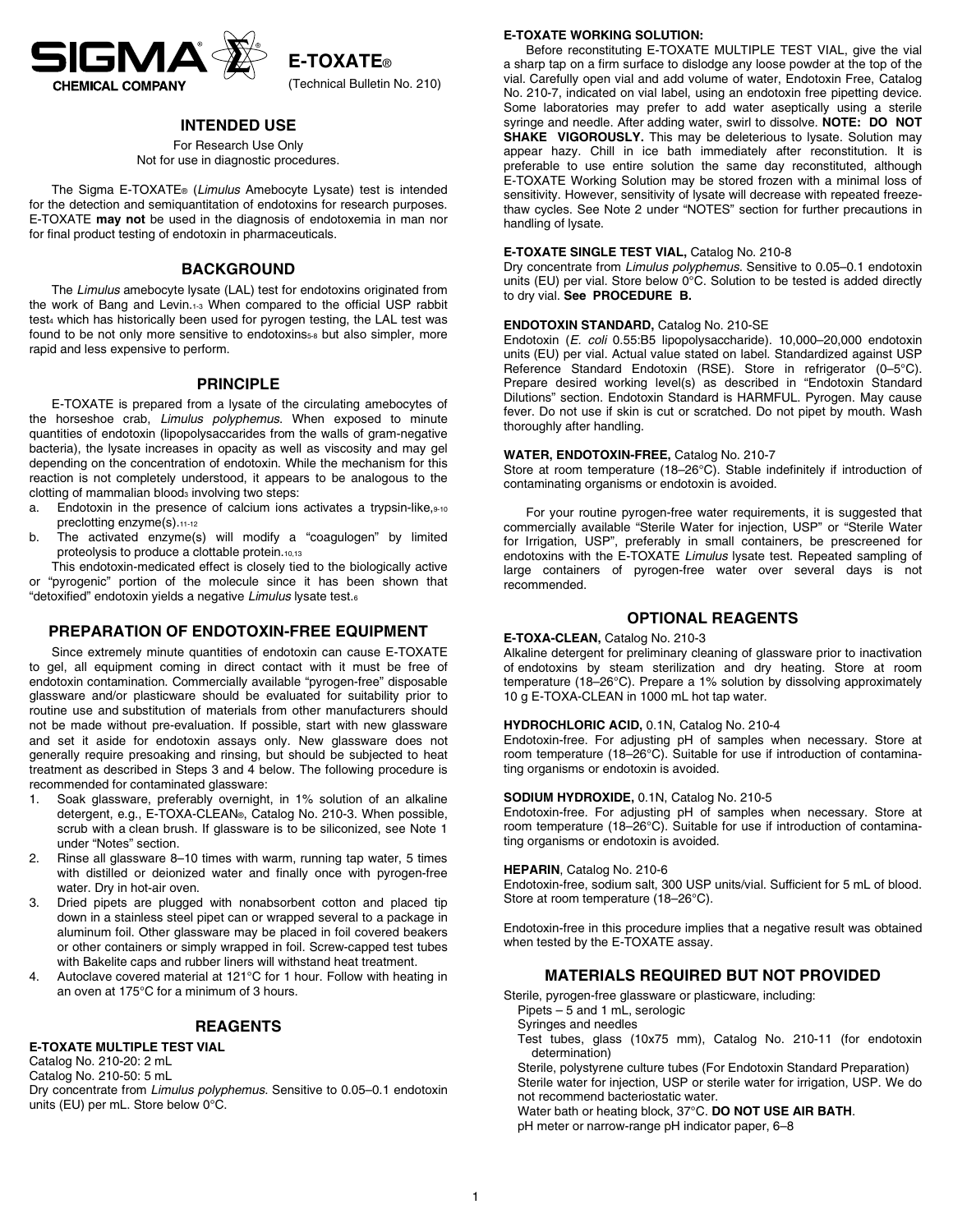# **ENDOTOXIN DETECTION PROCEDURE FOR FLUIDS OTHER THAN PLASMA**

## **PREPARATION OF SAMPLE (pH Adjustment):**

For fluids other than plasma, the pH of the solution to be tested must be between 6–8 (optimum range 6.8–7.514,15). The pH may be adjusted as needed with Hydrochloric Acid, Endotoxin-Free, Catalog No. 210-4, or Sodium Hydroxide, Endotoxin-Free, Catalog No. 210-5.

CAUTION: pH electrodes may contaminate solution. The pH of sample can usually be checked by applying drops to pH indicator paper with pyrogenfree Pasteur pipets. Alternatively, pH of an aliquot of the sample may be checked and adjusted with a pH meter to determine the amount of acid or alkali needed to adjust the sample pH.

# **DETECTION OF ENDOTOXINS IN PLASMA**

For plasma or other biological materials that may be contaminated with blood, researchers are referred to the following procedures for the removal of the LAL inhibitor:

- 1. The chloroform extraction technique of Levin et al.16<br>2. The dilution-heating technique of Harris et al.17
- The dilution-heating technique of Harris et al.17
	- The choice of technique is determined by sensitivity of the lysate and by endotoxin levels deemed significant.18

Unless grossly bloody, fluids other than plasma do not require inhibitor removal.

WARNING: E-TOXATE may not be used for the diagnosis of endotoxemia in man.

## **INTERFERING SUBSTANCES:**

False positives are reportedly caused by:

Trypsin and trypsin-like enzymes<sub>9-10</sub> Thrombin, thromboplastin, polynucleotides and ribonuclease<sub>19</sub> Enhancement of lysate sensitivity by various substances including calcium has been reported<sup>22</sup>. See Note 5 in "Notes" section.

False negatives are reportedly caused by:

Trypsin inhibitors, EDTA and other calcium binding reagents2 High molar (>2M) salt concentration<sub>20</sub> Semisynthetic penicillins<sub>21</sub>

### **NOTES:**

- 1. Sterile, endotoxin-free siliconized glass or polystyrene tubes are recommended for making dilutions of samples and standards since lipopolysaccharides absorb onto untreated glass and polypropylene surfaces. If glassware is to be siliconized using an organic solventbased siliconizing solution, follow procedure (a), then continue with Step 2 under "Preparation of Endotoxin-Free Equipment" section. If glassware is to be siliconized using an aqueous-based siliconizing solution, follow procedure (b) then continue with Step 2 under "Preparation of Endotoxin-Free Equipment" section.
	- a. If using Sigma's SIGMACOTE®, Stock No. SL-2, cover or immerse the glassware in the undiluted SIGMACOTE for 3–5 minutes, remove excess solution and allow the treated glassware to air dry in a hood. Rinse the siliconized glassware with deionized or distilled water to remove the HCI by-products before use. For other commercially available organic solvent-based siliconizing solutions, follow their recommended procedure for application.
	- b. If using a commercially available aqueous-based siliconizing solution, follow their recommended procedure for application.
- 2. Do not return pipets, needles, etc., or excess lysate back to stock lysate solution vial; this may introduce contamination. When sampling E-TOXATE remove only the quantity required for assays, discarding pipet or other glassware and lysate residue, if any, rather than risking back contamination of remainder.
- The given protocol incorporates use of Endotoxin Standard, Catalog No. 210-SE. For those wishing to use the FDA Endotoxin Reference, Lot EC-5, or other lipopolysaccharides as endotoxin reference, we recommended the following steps for preparation of a "stock" endotoxin solution from:
	- a. FDA (or other) preweighed Endotoxin Reference reconstitute according to accompanying instructions.
	- b. Other (bulk) lipopolysaccharide powder
		- i. Using aseptic and endotoxin-free technique, accurately weigh a few milligrams of powder into an endotoxin-free capped polystyrene or siliconized glass culture tube.
- ii. Add 1.0 mL of endotoxin-free water for each milligram of lipopolysaccharide, preparing a 1 mg/mL endotoxin solution. Recap tube.
- iii. Vortex-mix the endotoxin solution for approximately 20 minutes. Store overnight at 2–6°C to improve solubility before making further dilutions.
- iv. The endotoxin solution should be vortex-mixed for 20 minutes prior to use in preparing further dilutions, as described under "Endotoxin Standard Dilutions" section.
- 4. Once the incubation begins, tubes must remain stationary. Do not disturb the tubes, as this may disrupt gel structure and cause an irreversible liquefaction. In addition, a mixture in the process of gelation may never gel if shaken, but only increase in viscosity. When examining tubes, handle as gently as possible.
- 5. Some test samples may exhibit "enhancement" of the lysate reaction by amplifying the expected endotoxin sensitivity, thereby yielding erroneously higher results. This potential enhancement may be identified by the following steps:
	- Determine the minimum dilution of test sample required to obtain a negative result.
	- b. Prepare a series of Endotoxin Standard Dilutions as described under "Endotoxin Standard Dilutions" section, except that in place of Endotoxin-Free Water, use the minimum test sample dilution in (a) above as diluent to prepare the standard dilutions.
	- c. Prepare a series of Endotoxin Standard Dilutions using Endotoxin-Free Water as described under "Endotoxin Standard Dilutions" section.
	- d. Perform side-by-side testing of each dilution from (b) and (c) above by mixing 0.1 mL or 0.2 mL with E-TOXATE Reagent as required (depending upon whether employing E-TOXATE Multiple or Single Test vial).

Positive test endpoints of the two dilution series should be within one dilution. A difference of greater than one dilution may suggest sample enhancement of the lysate sensitivity.

#### Example:

The minimum dilution under (a) above of a test sample required to obtain a negative result was found to be 1/256, i.e., 1/64 and 1/128 dilutions positive, but 1/256 and 1/512 dilutions negative. Side-by-side testing of Endotoxin Standard Dilutions prepared as described under (b) and (c) above, yielded positive tests at 0.06 and 0.125 EU/mL, respectively.

Since these results are within one dilution (see dilution scheme under "Endotoxin Standard Dilutions" section), it may be concluded that there is no enhancement of lysate sensitivity by the sample.

## **ENDOTOXIN STANDARD STOCK SOLUTION**

See Note 1 under "Notes" section regarding suitable containers for use in preparing Endotoxin Standard Working Solutions.

Reconstitute Endotoxin Standard, Catalog No. 210-SE, with appropriate amount of Endotoxin-Free Water stated on label to obtain Endotoxin Standard Stock Solution, 4000 EU per mL. Mix vigorously (vortex mixer) for at least 2 minutes. Then vortex approximately 30 seconds at 10 minute intervals over a 30 minute period. Solution is stable stored in refrigerator for at least 2 weeks if kept free of contamination. Before each use, mix as previously described. DO NOT FREEZE.

## **ENDOTOXIN STANDARD DILUTIONS**

- 1. Mix Endotoxin Standard Stock Solution (4000 EU/mL) using vortex mixer. All endotoxin dilutions should be prepared in sterile, capped polystyrene tubes.
- 2. Prepare dilutions of Endotoxin Standard Stock using Endotoxin-Free Water as indicated below: **Final**

| Tube<br>No. | Endotoxin                      | <b>Endotoxin-Free</b><br>Water (mL) | Final<br>Concentration<br>(EU/mL) |
|-------------|--------------------------------|-------------------------------------|-----------------------------------|
| 1           | 0.2 mL Endotoxin               | 1.8                                 | 400                               |
|             | <b>Standard Stock Solution</b> |                                     |                                   |
| 2           | 0.2 mL from Tube No. 1         | 1.8                                 | 40                                |
| 3           | 0.2 mL from Tube No. 2         | 1.8                                 | 4                                 |
| 4           | 0.3 mL from Tube No. 3         | 2.1                                 | 0.5                               |
| 5           | 1.0 mL from Tube No. 4         | 1.0                                 | 0.25                              |
| 6           | 1.0 mL from Tube No. 5         | 1.0                                 | 0.125                             |
| 7           | 1.0 mL from Tube No. 6         | 1.0                                 | 0.06                              |
| 8           | 1.0 mL from Tube No. 7         | 1.0                                 | 0.03                              |
| 9           | 1.0 mL from Tube No. 8         | 1.0                                 | 0.015                             |
|             |                                |                                     |                                   |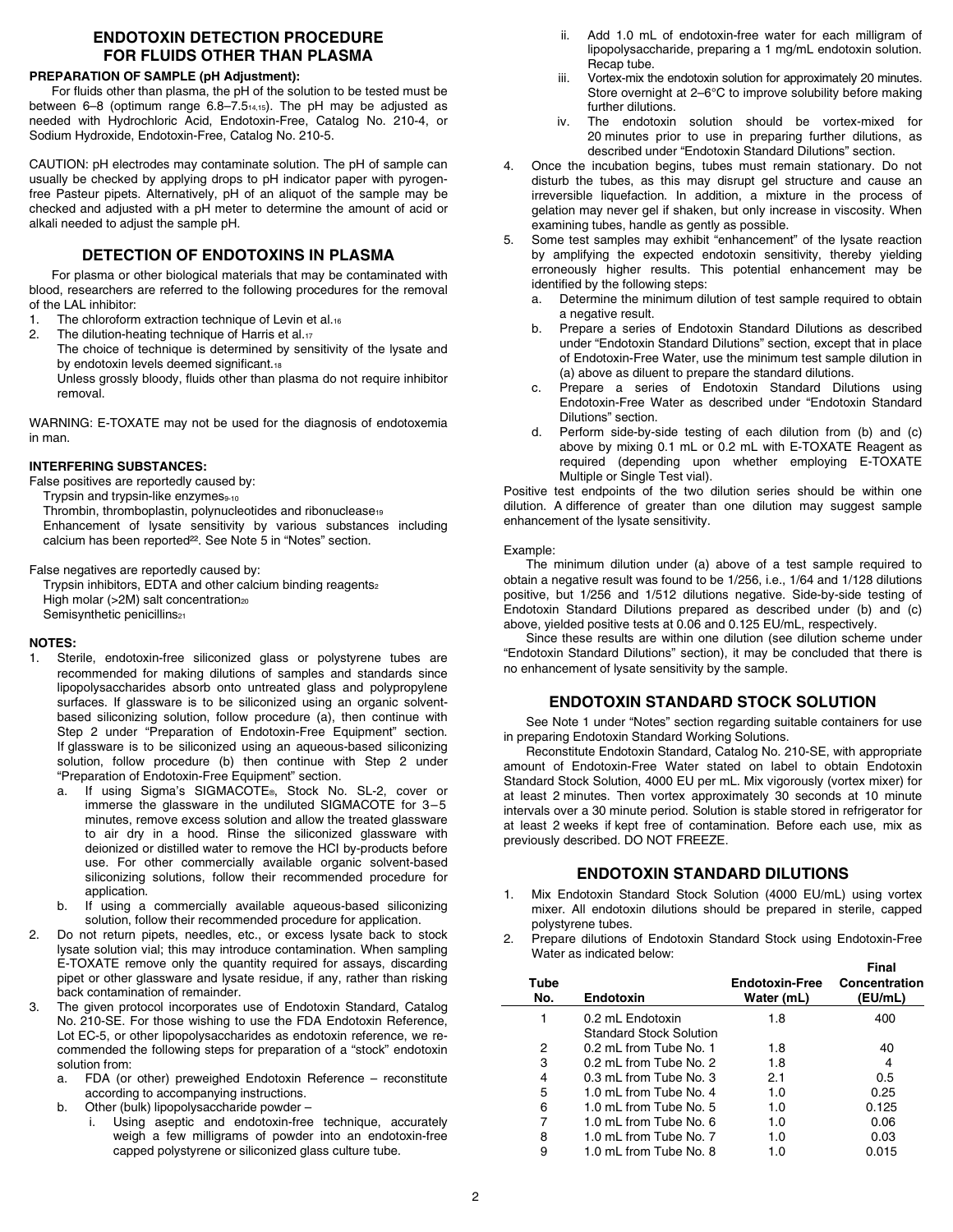Vortex dilutions for 30–60 seconds prior to further dilution or assay. Any Endotoxin Solution standing for more than 30 minutes should be vortexed prior to use.

Endotoxin Standard dilutions containing 400 or more EU/mL (i.e., Tube No. 1), are generally stable for at least one week stored in refrigerator if kept free from contamination. All other dilutions should be prepared fresh daily. For use of Endotoxin Standards other than Endotoxin Standard, Catalog No. 210-SE, see Note 3 in "Notes" section.

## **PROCEDURES**

#### **A: USING E-TOXATE MULTIPLE TEST VIAL**

All assays using multiple test vials are performed in 10x75 mm glass culture tubes (not siliconized). The mouths of tubes may be covered with small squares of foil or Parafilm® during incubation. Unless incubation environment is extremely contaminated, covering the mouths of tubes may be unnecessary.

- 1. Label 9 tubes as in chart below. One set of Tubes A and B are needed for each sample to be tested. Tubes D, E, F, G, H and I are used to determine the sensitivity of the E-TOXATE Working Solution and also serve as positive controls. Tubes E, F, G, H and I may be omitted if sensitivity information is unnecessary. Tube B may be omitted if sample has been previously shown to be free of lysate inhibitor.
- 2. Make additions of sample, water and Endotoxin Standard Dilution directly to the bottom of tubes (volumes as indicated below).
- 3. Add E-TOXATE Working Solution to each tube by inserting pipet to just above the contents and allowing lysate to flow down the side of tube, thereby avoiding contact and possible cross-contamination. The addition of lysate to tubes containing least (expected) endotoxin first, i.e., Tube C followed by Tube A, then lowest through highest positive standard(s) and finally Tube B, will reduce possible cross-contamination.

| Tube |                                                   | Sample   | Endotoxin-<br>Free<br>Water | Endotoxin<br><b>Standard Dilution</b> | E-TOXATE<br>Working<br>Solution |
|------|---------------------------------------------------|----------|-----------------------------|---------------------------------------|---------------------------------|
|      | A Test for Endotoxin<br>in Sample                 | $0.1$ mL |                             |                                       | $0.1$ mL                        |
|      | B Test for E-TOXATE 0.1 mL<br>Inhibitor in Sample |          |                             | $0.01$ mL of 4 EU/mL                  | $0.1$ mL                        |
|      | C Negative Control                                |          | $0.1$ mL                    |                                       | $0.1$ mL                        |
|      | D Standard                                        |          |                             | 0.1 mL of 0.5 EU/mL                   | $0.1$ mL                        |
|      | E Standard                                        |          |                             | 0.1 mL of 0.25 EU/mL                  | $0.1$ mL                        |
|      | F Standard                                        |          |                             | 0.1 mL of 0.125 EU/mL                 | $0.1$ mL                        |
|      | G Standard                                        |          |                             | 0.1 mL of 0.06 EU/mL                  | $0.1$ mL                        |
|      | H Standard                                        |          |                             | 0.1 mL of 0.03 EU/mL                  | $0.1$ mL                        |
|      | Standard                                          |          |                             | 0.1 mL of 0.015 EU/mL                 | $0.1$ mL                        |

- 4. Mix tube contents gently. Cover mouths of tubes with foil or Parafilm and incubate for 1 hour undisturbed at 37°C. See Note 4 under "Notes" section regarding incubation precautions.
- 5. To evaluate results see "Reading and Interpretation of E-TOXATE Assay" section.

#### **B: USING E-TOXATE SINGLE TEST VIAL**

All assays using single test vials are performed directly in the vial of E-TOXATE, Catalog No. 210-8. Remove aluminum seal and loosen rubber stopper after labeling.

- Label 8 vials (Catalog No. 210-8) as in chart below. One set of Vials A and B are needed for each sample to be tested. Vials D, E, F, G, and H are used to determine the sensitivity of the E-TOXATE lot being used and also serve as positive controls. Vials E, F, G and H may be omitted if sensitivity information is unnecessary. Vial B may be omitted if sample has been previously shown to be free of E-TOXATE inhibitor.
- 2. Add test sample, water and Endotoxin Standard Dilutions to vials as indicated below. Make additions by carefully lifting rubber stopper from each vial, adding solutions directly to bottom and replacing stopper.

| Tube |                                            | Sample   | Endotoxin-<br><b>Free Water</b> | Working<br><b>Standard Dilution</b> |
|------|--------------------------------------------|----------|---------------------------------|-------------------------------------|
|      | A Test for Endotoxin<br>in Sample          | $0.2$ mL |                                 |                                     |
|      | B Test for E-TOXATE<br>Inhibitor in Sample | $0.2$ mL |                                 | 0.01 mL of 4 EU/mL                  |
|      | C Negative Control                         |          | $0.2$ mL                        |                                     |
|      | Standard                                   |          |                                 | 0.2 mL of 0.25 EU/mL                |
|      | E Standard                                 |          |                                 | 0.2 mL of 0.125 EU/mL               |
| F    | Standard                                   |          |                                 | 0.2 mL of 0.06 EU/mL                |
| G    | Standard                                   |          |                                 | 0.2 mL of 0.03 EU/mL                |
|      | Standard                                   |          |                                 | 0.2 mL of 0.015 EU/mL               |

- 3. Very briefly vortex-mix each vial to ensure homogeneity. Avoid excessive mixing and foaming. Incubate tubes undisturbed for 1 hour at 37°C. See Note 4 under "Notes" section regarding incubation precautions.
- 4. To evaluate test results see "Reading and Interpretation of E-TOXATE Assay" section.

## **READING AND INTERPRETATION OF E-TOXATE ASSAY**

#### **READING:**

After 1-hour incubation, gently remove tubes or vials one at a time and slowly invert 180 degrees while observing for evidence of gelation. A positive test is the formation of a Hard Gel which permits complete inversion of the tube or vial without disruption of the gel. All other results: soft gels, turbidity, increase in viscosity, clear liquid, are considered negative. To semi-quantitatively determine the endotoxin level of a sample yielding a positive result, make dilutions of the sample in endotoxin-free water and test each dilution as under "Tube A" until a negative test result is obtained. Note the greatest dilution of sample and lowest concentration of Endotoxin Standard yielding positive test results. The endotoxin level, EU/mL is then derived by multiplying the inverse of the highest dilution of sample found positive by the lowest concentration of Endotoxin Standard found positive.

Example: Sample is positive at 1/64 dilution, and negative at 1/128. Endotoxin Standard is positive at 0.06 EU/mL and negative at 0.03 EU/mL.

Endotoxin (EU/mL) =  $1 / x 0.06 = 3.8$  EU/mL 1/64

## **Interpretation of Results: (+) = HARD GEL (–) = Absence of HARD GEL**

NOTE: A Hard Gel in Tube B shows that the sample is free of E-TOXATE Inhibitor.

| Tube/<br>Vial A<br><b>Test For</b><br>Endotoxin<br>In Sample | Tube/Vial B<br><b>Test For</b><br>E-TOXATE<br>Inhibitor<br>In Sample | Tube/<br>Vial C<br>Negative<br>Control | Tube/<br>Vial D<br>Standard | Interpretation                                                                                                                                                           |
|--------------------------------------------------------------|----------------------------------------------------------------------|----------------------------------------|-----------------------------|--------------------------------------------------------------------------------------------------------------------------------------------------------------------------|
|                                                              | $\pm$                                                                |                                        | $\ddot{}$                   | Sample does not contain endo-                                                                                                                                            |
|                                                              |                                                                      |                                        |                             | toxin or else contains endotoxin<br>level below the detection<br>at a<br>limits of assay.                                                                                |
| +                                                            | $\pm$                                                                |                                        | $\pm$                       | Sample contains endotoxin equal<br>to, or greater than, the amount<br>present in the most dilute Endo-<br>toxin Standard giving a positive<br>result.                    |
| $\pm$                                                        | $\pm$                                                                | $\pm$                                  | $\pm$                       | Since Negative Control shows a<br>contamination<br>Gel.<br>Hard<br>of<br>water, glassware or E-TOXATE<br>by endotoxin is present. Sample<br>result may not be valid.     |
|                                                              |                                                                      |                                        | +                           | Absence of Hard Gel in Tube B<br>and presence of Hard Gel in<br>Tube<br>D<br>show<br>that<br>sample<br>inhibitor<br>contains<br>οf<br>an<br>E-TOXATE. Test is not valid. |
| $or +$                                                       | $or +$                                                               |                                        |                             | E-TOXATE or Endotoxin Stan-<br>dard has deteriorated. (Sample<br>results<br>are not valid unless<br>Tubes B and D show Hard Gels.)                                       |

E-TOXATE, E-TOXA-CLEAN, and SIGMACOTE are registered trademarks of Sigma-Aldrich Co., St. Louis, MO

Parafilm is a registered trademark of American Can Co., Greenwich, CT

Sigma-Aldrich warrants that its product conform to the information contained in this and other Sigma-Aldrich publications. Purchaser must determine the suitability of the product(s) for their particular use. Additional terms and conditions may apply. Please see reverse side of invoice or packing slip.